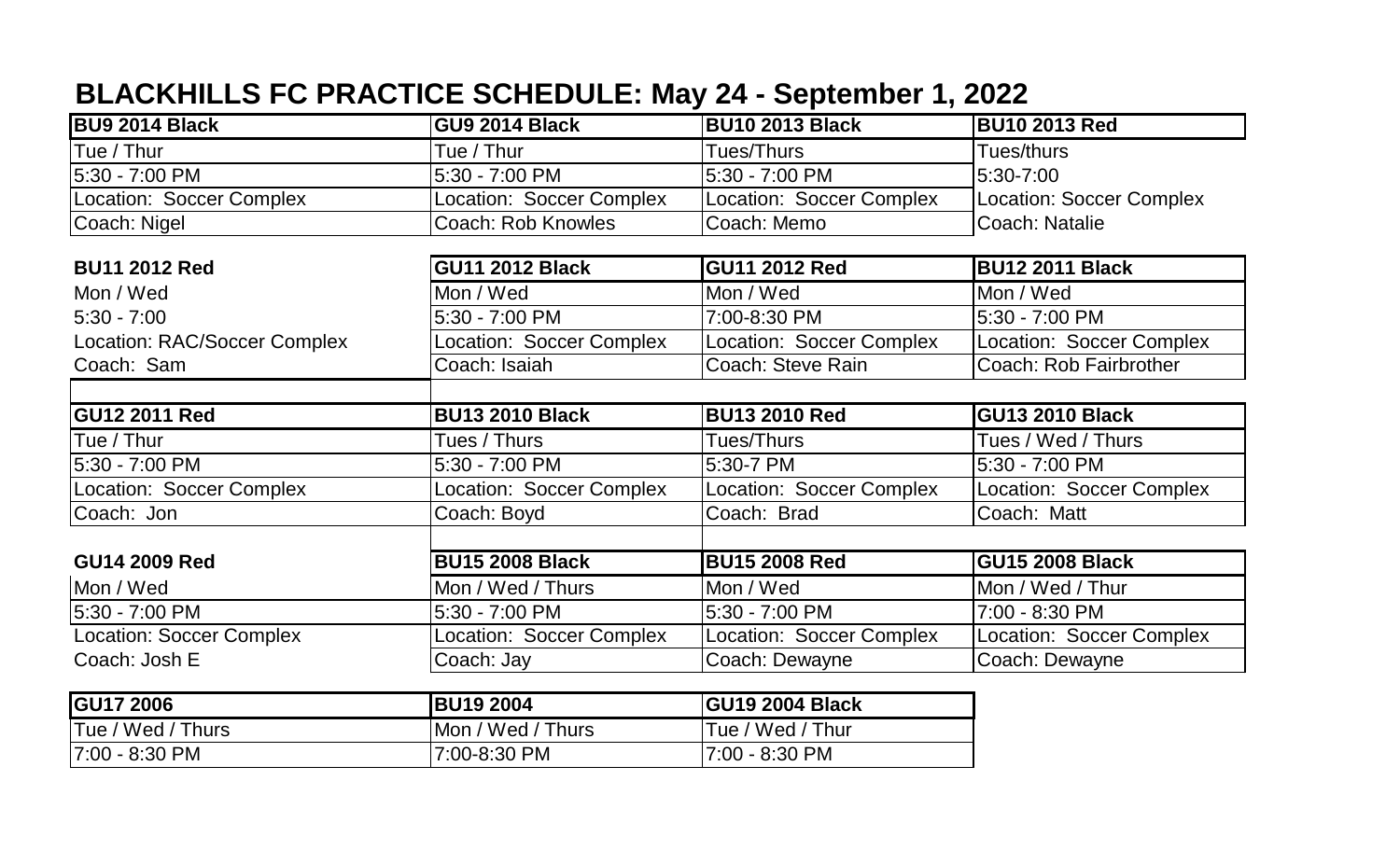| Location: Soccer Complex | Location: RAC/ Soccer Comple: Location: Soccer Complex |                      |
|--------------------------|--------------------------------------------------------|----------------------|
| Coaches: Kate            | Coach: Khristian/Joey                                  | Coach: James/Natalie |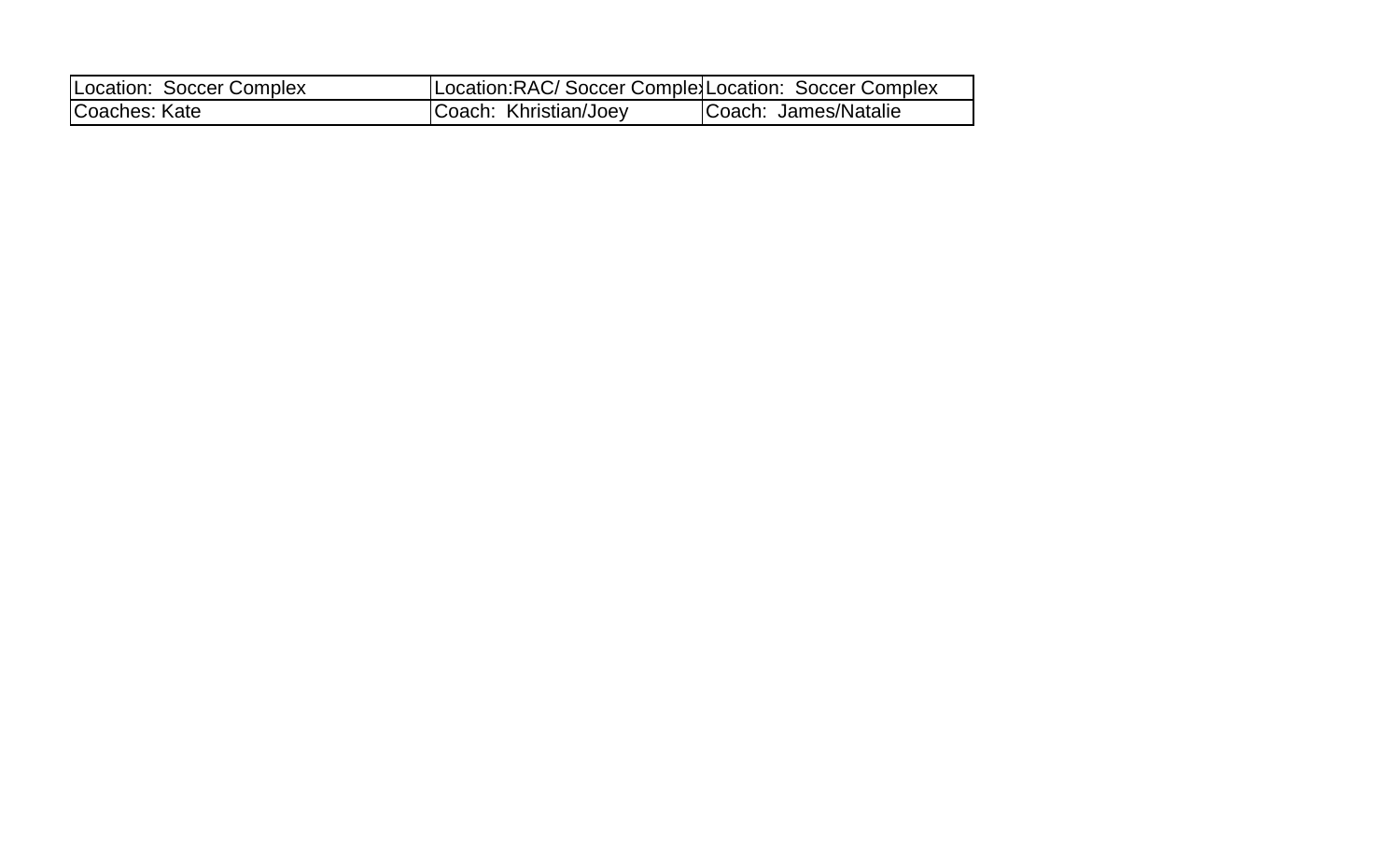| <b>GU10 2013 Black</b>   | <b>GU10 2013</b>         | <b>BU11 2012 Black</b>        |
|--------------------------|--------------------------|-------------------------------|
| Mon / Wed                | IMon / Wed               | IMon / Wed                    |
| 15:30 - 7:00 PM          | $15:30 - 7:00$           | 15:30 - 7:00 PM               |
| Location: Soccer Complex | Location: Soccer Complex | Location: RAC/ Soccer Complex |
| Coach: Jon               | <b>ICoach: Steve</b>     | Coach: Rob Knowles            |

| <b>BU12 2011 Red</b>         | <b>BU11 2012 White</b>       | <b>GU12 2011 Black</b>   |
|------------------------------|------------------------------|--------------------------|
| Mon / Wed                    | IMon / Wed                   | Tues / Thur              |
| 5:30 - 7:00 PM               | $15:30 - 7:00$               | 15:30 - 7:00 PM          |
| Location: RAC/Soccer Complex | Location: RAC/Soccer Complex | Location: Soccer Complex |
| Coach: Khristian             | Coach: Troy/Kyle             | Coach: Mark              |

| <b>BU11 2012 Black</b>       |
|------------------------------|
| Mon / Wed                    |
| 5:30 - 7:00 PM               |
| Location:RAC/ Soccer Complex |
| Coach: Rob Knowles           |

| <b>GU12 2011 Black</b>   |
|--------------------------|
| Tues / Thur              |
| 5:30 - 7:00 PM           |
| Location: Soccer Complex |
| Coach: Mark              |

| <b>BU14 2009 Black</b>    | <b>BU14 2009 Red</b>     | <b>IGU14 2009 Black</b>  |
|---------------------------|--------------------------|--------------------------|
| <b>ITue / Wed / Thurs</b> | IMon / Wed / Thurs       | IMon / Tue / Thur        |
| 17:00 - 8:30 PM           | 15:30 - 7:00 PM          | I7:00 - 8:30 PM          |
| Location: Soccer Complex  | Location: Soccer Complex | Location: Soccer Complex |
| <b>Coach: Kurt</b>        | Coach: Natalie           | Coach: Monica            |

| <b>BU16 2007 Black</b>         | <b>GU16 2007 Black</b>   | <b>GU16 2007 Red</b>             |
|--------------------------------|--------------------------|----------------------------------|
| Mon / Wed / Thurs              | Tue / Wed / Thurs        | Mon / Tue / Thur                 |
| 17:00 - 8:30 PM                | 15:30 - 7:00 PM          | 17:00 - 8:30 PM                  |
| Location: RAC/Soccer Complex   | Location: Soccer Complex | <b>ILocation: Soccer Complex</b> |
| <b>ICoach: Rob Knowles/Sam</b> | ICoach: Kate             | Coach: Boyd                      |

| <b>GOALKEEPING</b>        | <b>ISKILLS TRAINING CENTER</b> |
|---------------------------|--------------------------------|
| <b>Monday: 6:30 - 7pm</b> | Monday: 7:05 - 7:35            |
| $U9-U12$                  | $IUI9-U13$                     |